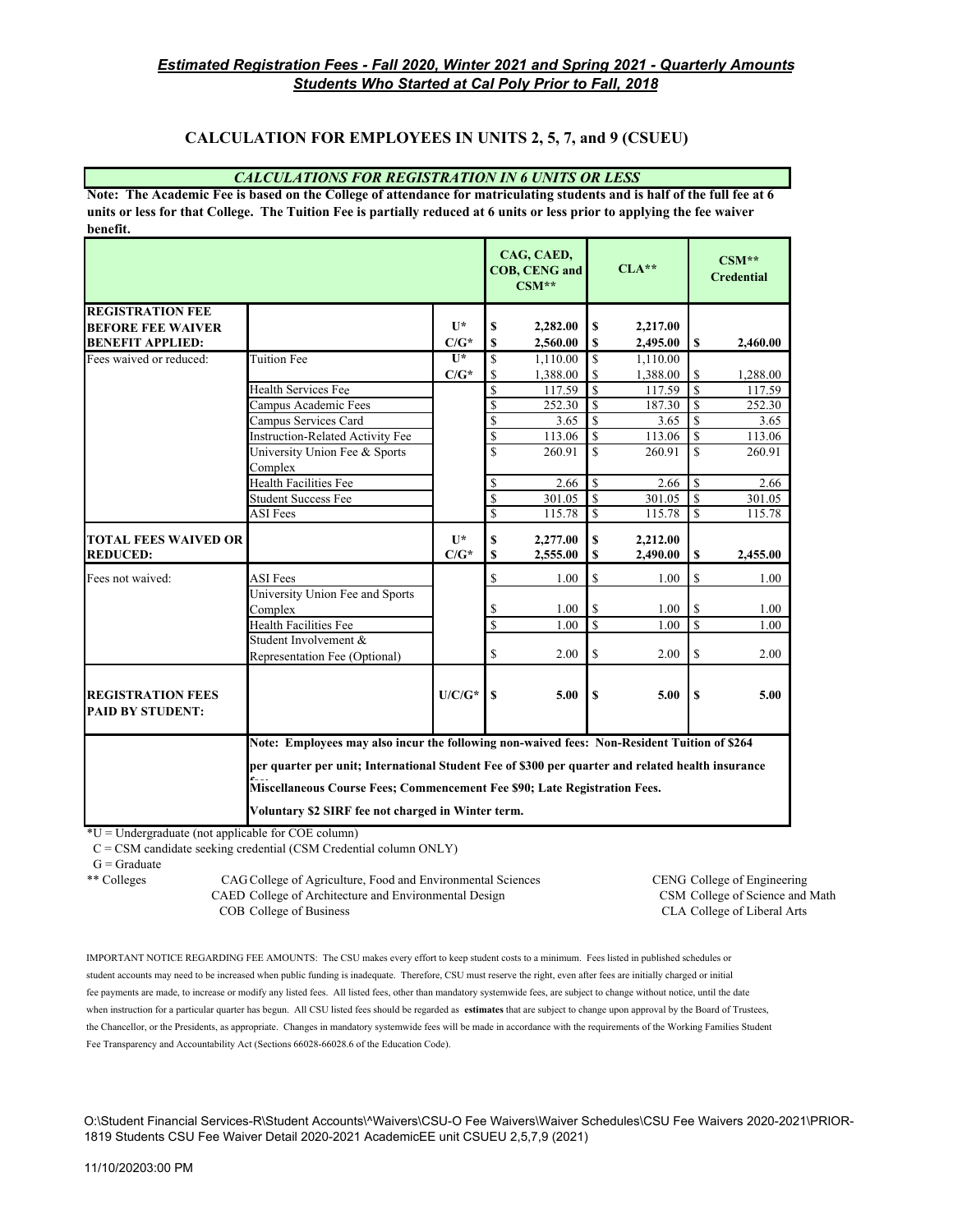# **CALCULATION FOR EMPLOYEES IN UNITS 2, 5, 7, and 9 (CSUEU)**

#### *CALCULATIONS FOR REGISTRATION IN TWO CLASSES (EXCEEDING 6 UNITS)*

**Note: The Academic Fee charged is based on the College of attendance for matriculating students. An employee taking more than 6 units but only 2 classes is being charged the full Academic Fee.**

|                                                     |                                                                                                                     |                |     | CAG, CAED,<br>COB, CENG and<br>$CSM**$ |                         | $CLA***$ |                    | $CSM**$<br><b>Credential</b> |
|-----------------------------------------------------|---------------------------------------------------------------------------------------------------------------------|----------------|-----|----------------------------------------|-------------------------|----------|--------------------|------------------------------|
| <b>REGISTRATION FEE</b>                             |                                                                                                                     |                |     |                                        |                         |          |                    |                              |
| <b>BEFORE FEE WAIVER</b>                            |                                                                                                                     | $\mathbf{U}^*$ | S   | 3,256.00                               | \$                      | 3,126.00 |                    |                              |
| <b>BENEFIT APPLIED:</b>                             |                                                                                                                     | $C/G^*$        | \$  | 3,734.00                               | \$                      | 3,604.00 | S                  | 3,562.00                     |
| Fees waived or reduced:                             | <b>Tuition Fee</b>                                                                                                  | $II*$          | S   | 1,914.00                               | \$                      | 1.914.00 |                    |                              |
|                                                     |                                                                                                                     | $C/G^*$        | \$  | 2,392.00                               | \$                      | 2,392.00 | S                  | 2,220.00                     |
|                                                     | <b>Health Services Fee</b>                                                                                          |                | \$  | 117.59                                 | $\mathbf S$             | 117.59   | <sup>\$</sup>      | 117.59                       |
|                                                     | Campus Academic Fees                                                                                                |                | \$  | 422.30                                 | $\mathbf S$             | 292.30   | $\mathbf S$        | 422.30                       |
|                                                     | Campus Services Card                                                                                                |                | \$  | 3.65                                   | $\overline{\mathbb{S}}$ | 3.65     | <sup>\$</sup>      | 3.65                         |
|                                                     | Instruction-Related Activity Fee                                                                                    |                | \$  | 113.06                                 | $\mathbf S$             | 113.06   | $\mathbf S$        | 113.06                       |
|                                                     | University Union Fee & Sports                                                                                       |                | \$  | 260.91                                 | \$                      | 260.91   | $\mathbf S$        | 260.91                       |
|                                                     | Complex                                                                                                             |                |     |                                        |                         |          |                    |                              |
|                                                     | Health Facilities Fee                                                                                               |                | \$  | 2.66                                   | \$                      | 2.66     | <sup>\$</sup>      | 2.66                         |
|                                                     | <b>Student Success Fee</b>                                                                                          |                | \$  | 301.05                                 | \$                      | 301.05   | \$                 | 301.05                       |
|                                                     | <b>ASI</b> Fees                                                                                                     |                | \$  | 115.78                                 | $\overline{\mathbb{S}}$ | 115.78   | $\mathbf{\hat{S}}$ | 115.78                       |
| <b>TOTAL FEES WAIVED OR</b>                         |                                                                                                                     | $\mathbf{U}^*$ | \$  | 3,251.00                               | \$                      | 3,121.00 |                    |                              |
| <b>REDUCED:</b>                                     |                                                                                                                     | $C/G^*$        | S   | 3,729.00                               | \$                      | 3,599.00 | \$                 | 3,557.00                     |
| Fees not waived:                                    | <b>ASI</b> Fees                                                                                                     |                | \$  | 1.00                                   | \$                      | 1.00     | S                  | 1.00                         |
|                                                     | University Union Fee and Sports                                                                                     |                |     |                                        |                         |          |                    |                              |
|                                                     | Complex                                                                                                             |                | \$  | 1.00                                   | \$                      | 1.00     | \$                 | 1.00                         |
|                                                     | <b>Health Facilities Fee</b>                                                                                        |                | \$  | 1.00                                   | \$                      | 1.00     | $\mathbf S$        | 1.00                         |
|                                                     | Student Involvement &                                                                                               |                |     |                                        |                         |          |                    |                              |
|                                                     | Representation Fee (Optional)                                                                                       |                | \$  | 2.00                                   | \$                      | 2.00     | $\mathbb{S}$       | 2.00                         |
| <b>REGISTRATION FEES</b><br><b>PAID BY STUDENT:</b> |                                                                                                                     | $U/C/G^*$      | \$. | 5.00                                   | S                       | 5.00     | $\mathbf{s}$       | 5.00                         |
|                                                     |                                                                                                                     |                |     |                                        |                         |          |                    |                              |
|                                                     | Note: Employees may also incur the following non-waived fees: Non-Resident Tuition of \$264                         |                |     |                                        |                         |          |                    |                              |
|                                                     | per quarter per unit; International Student Fee of \$300 per quarter and related health insurance<br>$\mathbf{r}$ . |                |     |                                        |                         |          |                    |                              |
|                                                     | Miscellaneous Course Fees; Commencement Fee \$90; Late Registration Fees.                                           |                |     |                                        |                         |          |                    |                              |
|                                                     | Voluntary \$2 SIRF fee not charged in Winter term.                                                                  |                |     |                                        |                         |          |                    |                              |

\*U = Undergraduate (not applicable for COE column)

C = CSM candidate seeking credential (CSM Credential column ONLY)

 $G =$  Graduate

\*\* Colleges CAG College of Agriculture, Food and Environmental Sciences CENG College of Engineering CAED College of Architecture and Environmental Design CSM College of Science and Math COB College of Business CLA College of Liberal Arts

IMPORTANT NOTICE REGARDING FEE AMOUNTS: The CSU makes every effort to keep student costs to a minimum. Fees listed in published schedules or student accounts may need to be increased when public funding is inadequate. Therefore, CSU must reserve the right, even after fees are initially charged or initial fee payments are made, to increase or modify any listed fees. All listed fees, other than mandatory systemwide fees, are subject to change without notice, until the date when instruction for a particular quarter has begun. All CSU listed fees should be regarded as **estimates** that are subject to change upon approval by the Board of Trustees, the Chancellor, or the Presidents, as appropriate. Changes in mandatory systemwide fees will be made in accordance with the requirements of the Working Families Student Fee Transparency and Accountability Act (Sections 66028-66028.6 of the Education Code).

O:\Student Financial Services-R\Student Accounts\^Waivers\CSU-O Fee Waivers\Waiver Schedules\CSU Fee Waivers 2020-2021\PRIOR-1819 Students CSU Fee Waiver Detail 2020-2021 AcademicEE unit CSUEU 2,5,7,9 (2021)